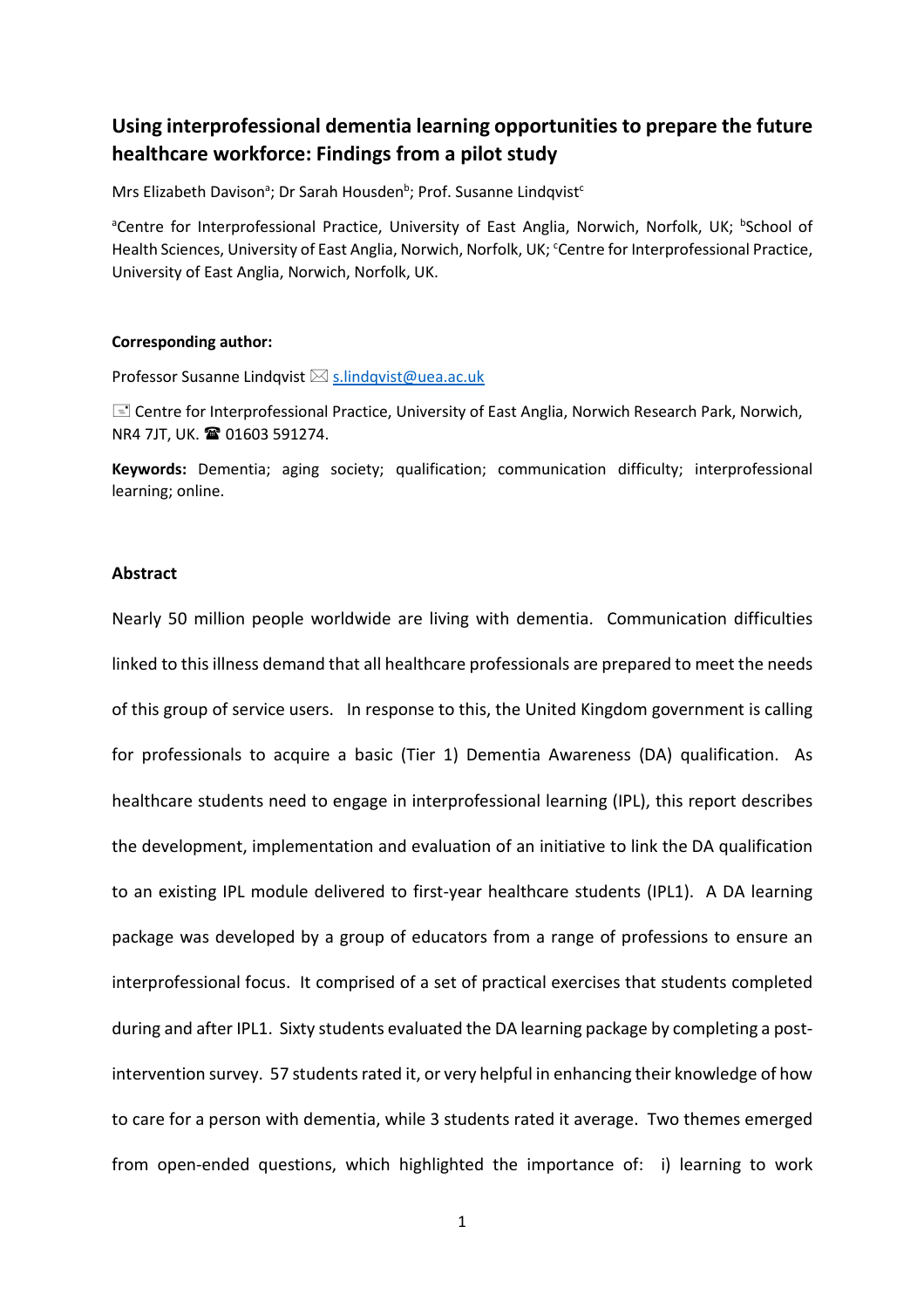together; and ii) blended learning. Students also suggested some changes for the full roll out, such as moving the Dementia Friends component into IPL1. This is an innovative approach that can be used to meet the challenges linked with the large-scale preparation of our future workforce and to ensure purposeful IPL.

## **Introduction**

While Alzheimer's Disease International (2016) estimated that 47 million people live with dementia, Alushi, Hammond & Wood (2015) argued that our current workforce is inadequately prepared to deal with this growing group of patients. To address this, HEE (Health Education England), a government organisation responsible for workforce education and training, published a mandate in 2015 stating that all National Health Service (NHS) staff should acquire a basic Tier 1 Dementia Awareness (DA) qualification. This DA qualification is linked with a set of Learning Outcomes (LOs) that provide professionals with the knowledge, skills, attitudes, values and behaviours needed to care for people with dementia.

Educational staff at the University of East Anglia (UEA) in the United Kingdom (UK) decided that all their healthcare students should be given the opportunity to complete the Tier 1 DA qualification during their course. Since all healthcare students UEA come together during an interprofessional learning (IPL) module in their first year, it was agreed that this would serve as a platform for this initiative.

Despite limited evidence to suggest that IPL has a positive impact on dementia care (Jackson et al. 2016), some small studies have been presented in the literature. For example, Cartwright et al. (2015) trialed an online study for 125 students that aimed to promote

2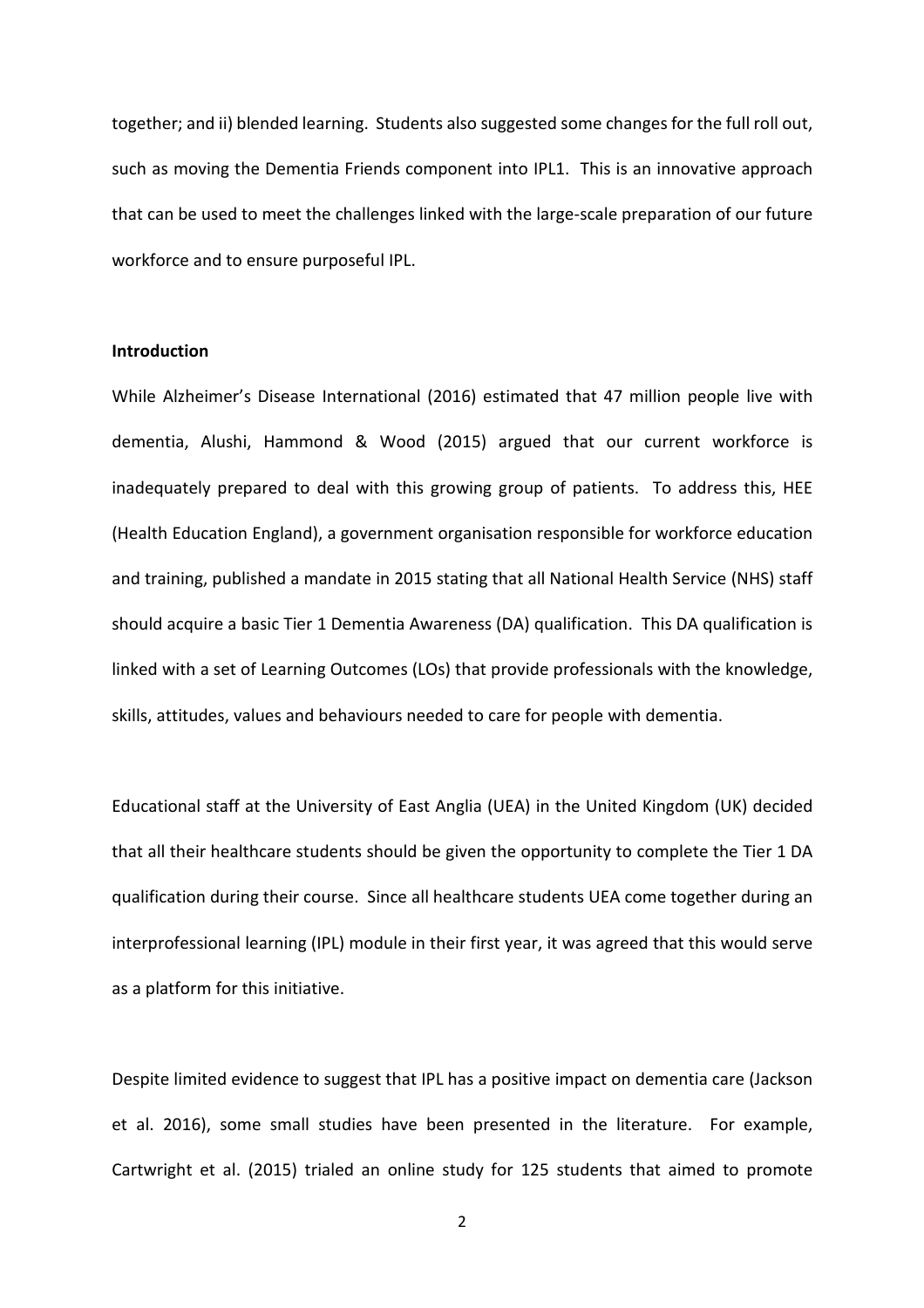collaborative working when caring for people with dementia. Despite some positive findings, the authors highlighted a number of challenges linked to making it compulsory, and the need for students to also interact face-to-face. Balzer (2016) developed an existing interprofessional course to improve students' competencies in evidence-based dementia care. Findings confirmed the relevance of an interprofessional approach, but again highlighted logistical challenges to large-scale roll out.

In order to provide a solution to the commonly reported difficulties linked with engaging a large number of students in purposeful IPL activities, this short report describes the development, implementation and evaluation of a pilot that links a Tier 1 DA qualification to an existing IPL module delivered to 812 first-year students (IPL1).

### **Background**

A group of 14 educators from medicine, nursing, paramedic science, pharmacy, midwifery, operating department practice, speech and language therapy, physiotherapy and occupational therapy, developed a learning package for students to gain the DA qualification. It included: a one-hour Dementia Friends<sup>1</sup> session that could be completed either face-to-face in an interprofessional group, or online; a video on family members sharing experiences of dementia; a reflective student workbook; and a multiple-choice-questionnaire (MCQ) consisting of 10 questions that related to the IPL1 session and the learning package. Students were required to answer eight out of the 10 questions in the MCQ correctly in order to obtain the Tier 1 DA qualification.

3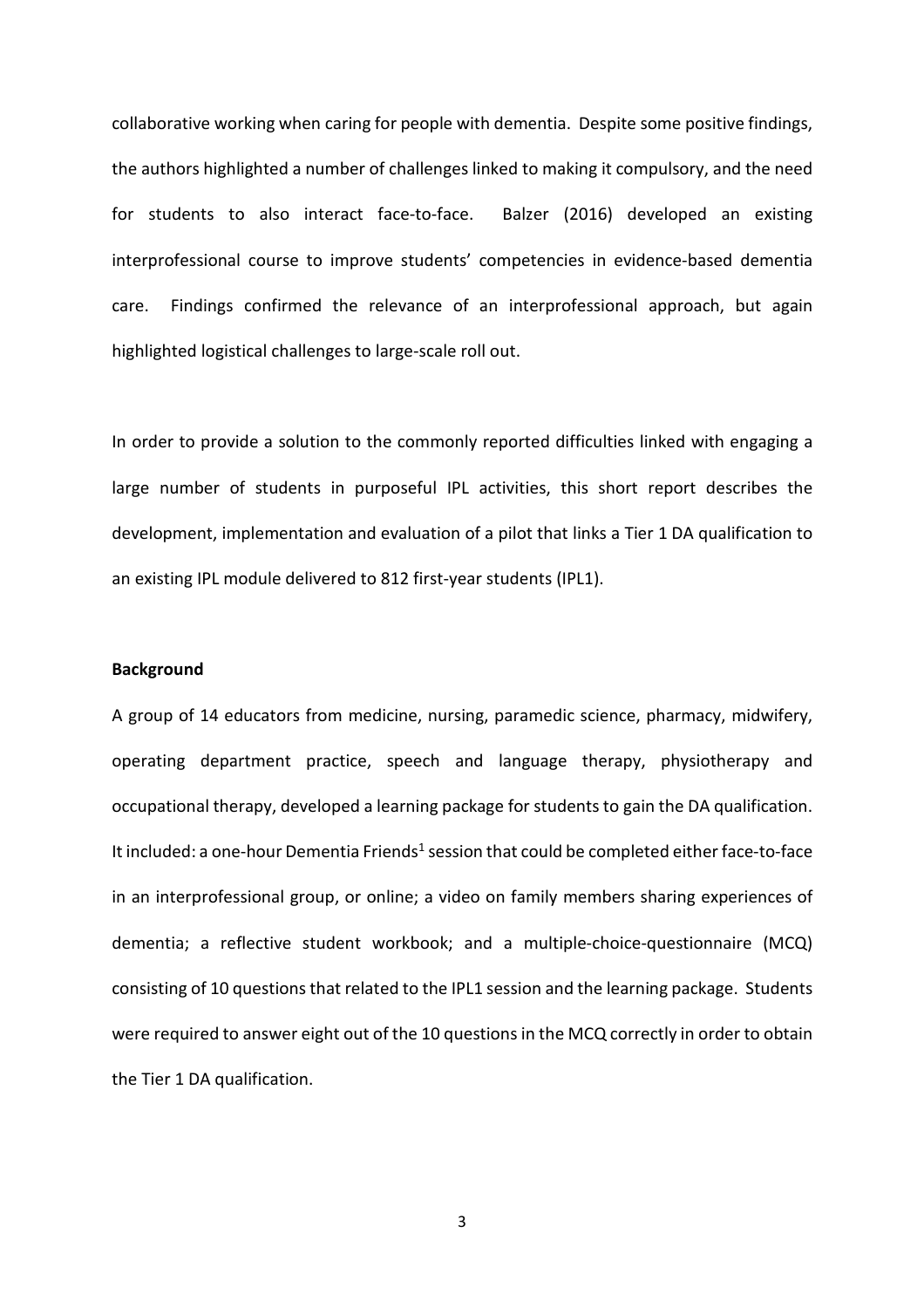## **Methods**

## *Study Design*

A post-intervention survey was developed using Survey Monkey comprising 20 questions that

generated numerical data and open-ended text-based responses.

### *Sample*

All 812 students of the 2016-2017 cohort who had successfully completed IPL1 were invited

to complete and evaluate the DA learning package. Table 1 provides a breakdown of the 60

student who volunteered to take part this pilot.

**Table 1.** Breakdown of student professions who volunteered to complete and evaluate the experience of completing IPL1 and the DA learning package

| <b>Course</b>               | <b>Total</b> |
|-----------------------------|--------------|
| Medicine                    | 15           |
| Nursing                     | 20           |
| Speech and Language Therapy | 6            |
| <b>Occupational Therapy</b> | 6            |
| Physiotherapy               |              |
| Pharmacy                    | 5            |
| Paramedic Science           |              |

### *Data collection*

Question one asked students to confirm their course. Question two assessed students' overall rating of this initiative in enhancing their knowledge of caring for a person with dementia using a 5-point Likert scale (5 = very helpful; 4 = helpful; 3 = average; 2 = poor; 1 = very poor). The remaining 18 open-ended questions assessed students' perceptions of this experience in relation to how they will care for a person with dementia.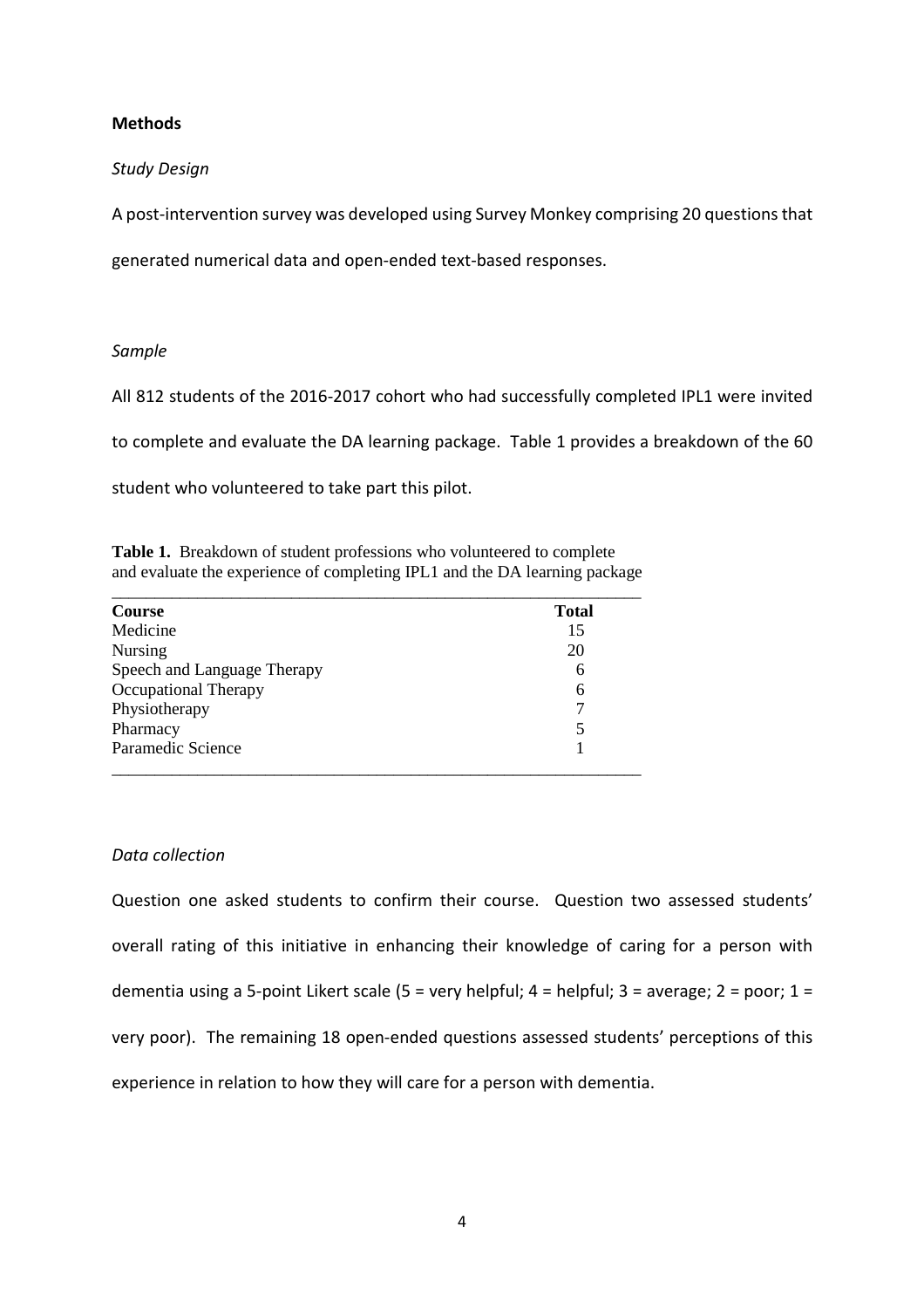#### *Data analysis*

Descriptive statistics was applied to the numeric data, and data from open-ended text-based responses were subjected to thematic analysis to inform further development.

## *Ethical considerations*

Ethical approval was not necessary, as this was a curricular development. Participants were assured of strict anonymity and could opt out at any time.

#### **Results**

57 (95%) of the respondents scored the opportunity to gain the Tier 1 DA qualification in this way as helpful, or very helpful, in enhancing their knowledge of how to care for a person with dementia. 3 students (5%) scored it as average.

**Table 2.** Summary of students' evaluation of the learning experience showing the number of students scoring it as average, helpful and very helpful, respectively.

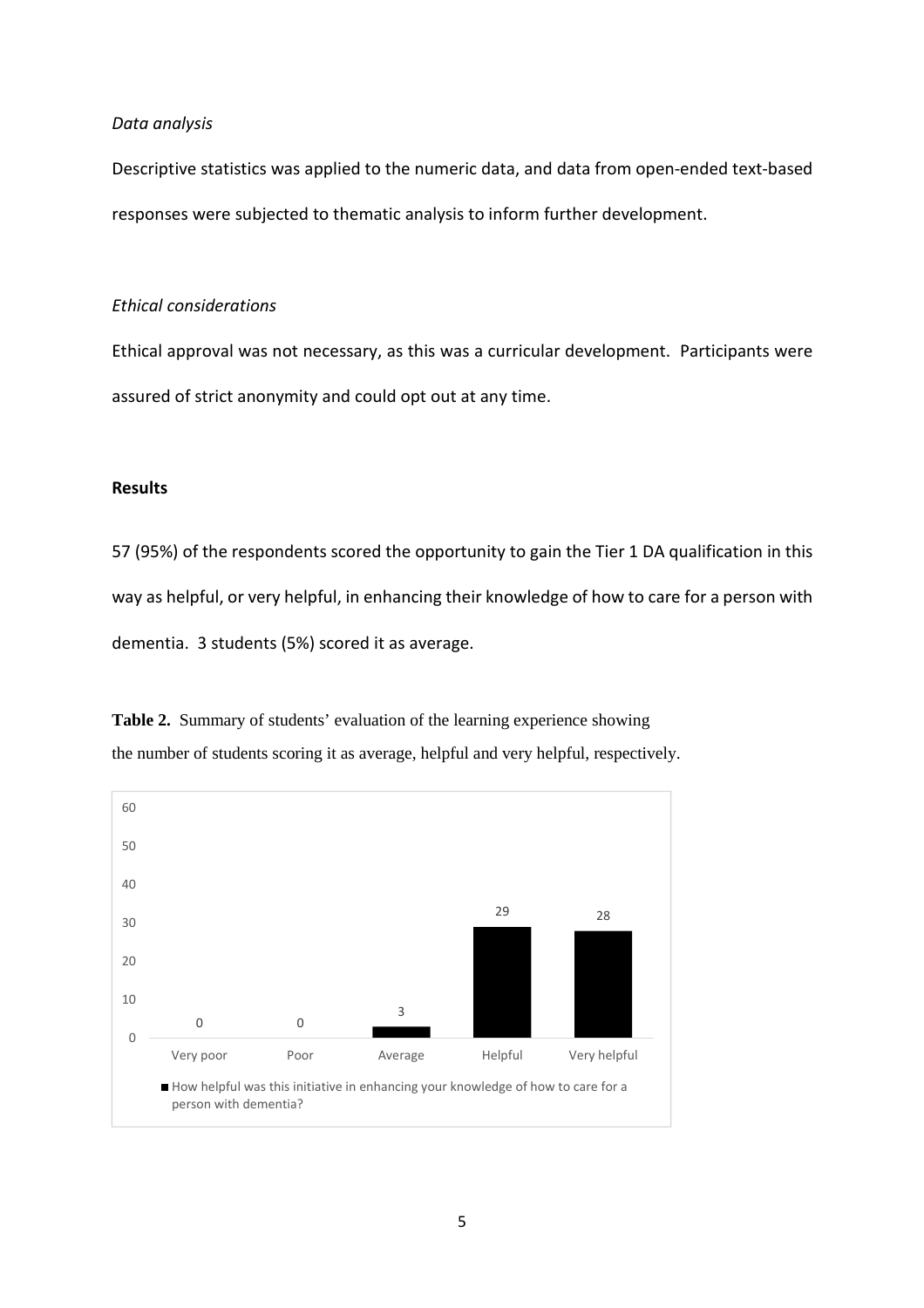Data from the open-ended comments from the survey highlighted two key themes:

- 1) Learning to work together
- 2) Blended learning

Students highlighted clear benefits from learning together during IPL1, where they gained a

deeper insight into the challenges faced by people with communication difficulties and

together explored ways to overcome them:

[It was] useful to work in an interprofessional team as practice for the future, helpful exercise in promoting communication. (Respondent 2)

The [IPL1] session highlighted the difficulties people can have with communication and raised discussion about how to overcome this. (Respondent 58)

Students found the Dementia Friends session useful as it gave them a clearer understanding

of how dementia affects people and the care they need:

[The face-to-face Dementia Friends session] was very helpful. Put it into perspective, and in a way I understood and has stayed with me. Gave me a better understanding and showed me how to explain it to people. (Respondent 1)

**…** the analogy used to describe dementia put it into an easy to understand way. One which can be used to discuss with people with dementia and their families. (Respondent 42)

The majority of students (n=40) completed the face-to-face Dementia Friends session, which

allowed students to discuss and share their different perspectives and experiences in

interprofessional groups:

… personally, having experienced family dementia, the session was useful in that it opened up discussion with colleagues, and allowed me to understand their views on dementia. (Respondent 41)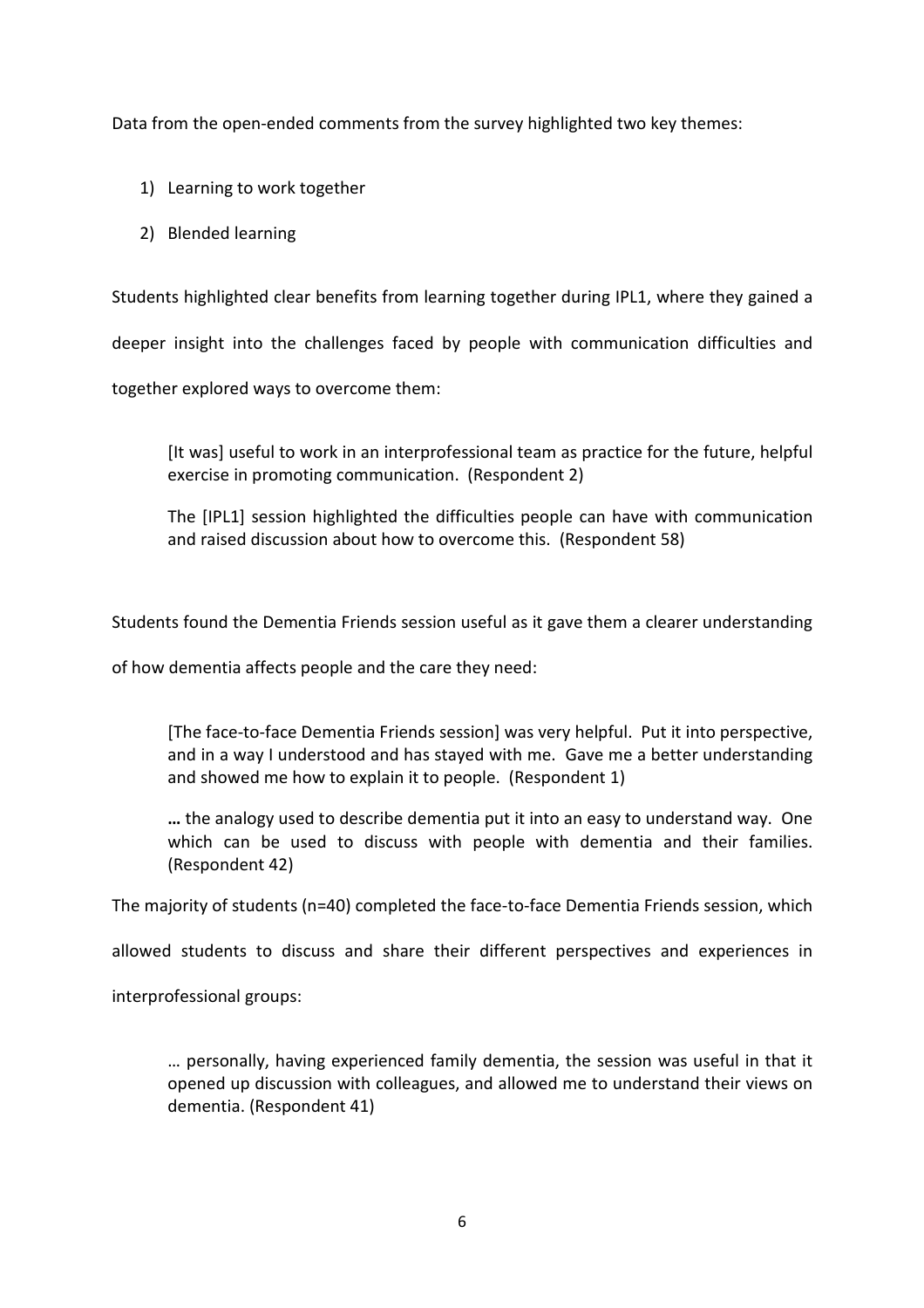Students (n=20) who had opted for the online option felt that it was good to become a Dementia Friend in their own time:

… the online [option] allowed me to do it in my own time and refer back to when completing the workbook. (Respondent 27)

Students (n=19) mentioned that the video showed how dementia impacts on family members

and the challenges they face:

… yes, it [the video] was very resourceful hearing from the family members as their experiences helped things make more sense. Helps build a picture. (Respondent 15)

… the video was helpful in hearing first-hand experiences from family members and friends who care for someone with dementia. This helped to see how carers cope and the challenges that they face. (Respondent 26)

A key message that emerged from the data was that students enjoyed the combination of

face-to-face and online learning:

[Different learning methods] helped me to expand my knowledge of dementia, the signs and symptoms of the disease, and how to care best for those with dementia. A combination of sources of knowledge was useful as it kept the learning varied. (Respondent 14)

Most students (n=57) said that the structure of the reflective workbook was logical and easy

to understand, allowing them to build on their knowledge in a structured way.

## **Discussion**

This report describes the development, implementation and evaluation of pilot that aimed to

provide a large number of healthcare students with a Tier 1 DA qualification by integrating it

within an existing IPL opportunity. Amongst the 60 students who volunteered, all successfully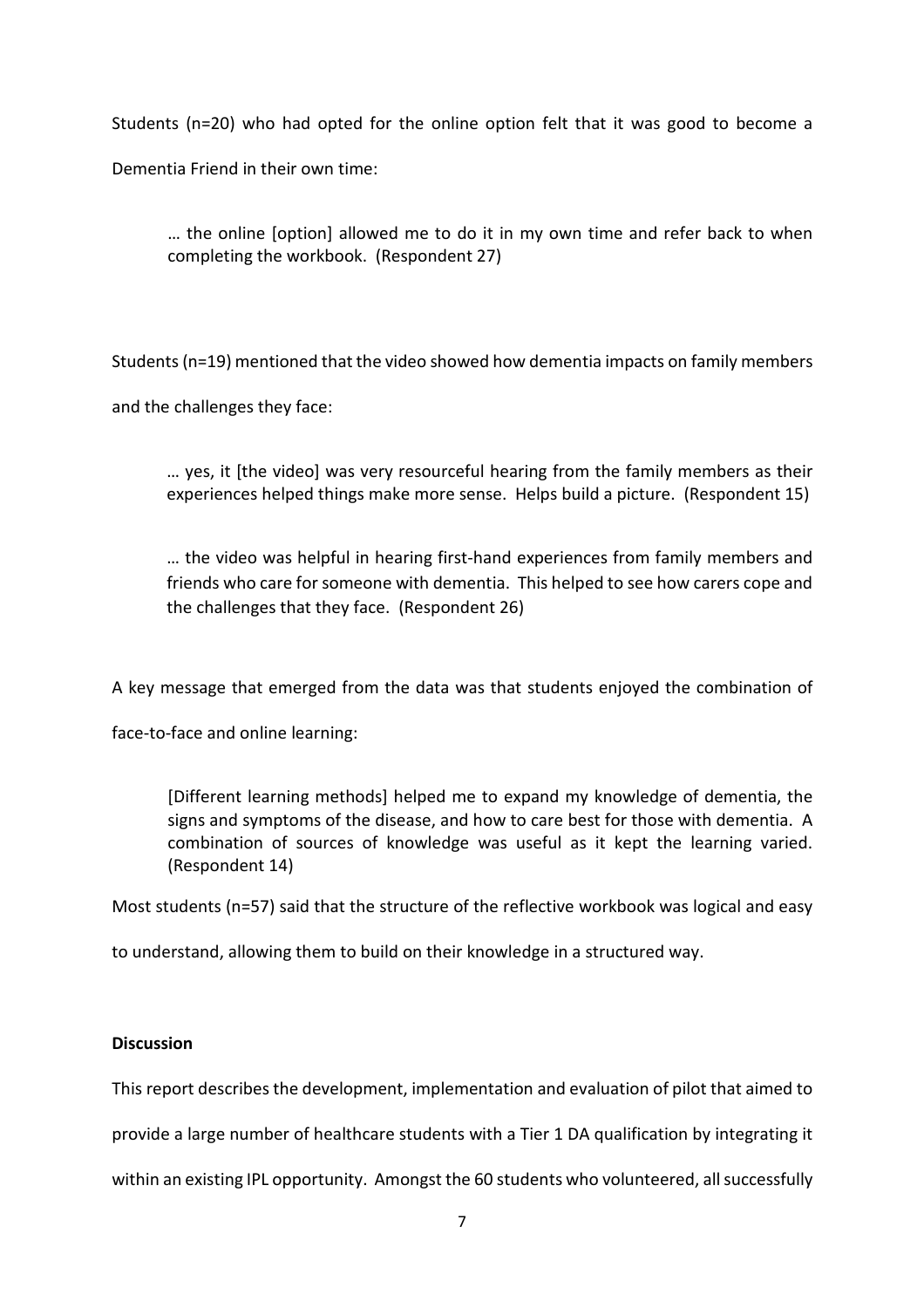completed the DA qualification and 57 students scored this learning experience as very helpful, or helpful, in developing their knowledge about dementia care. The two main themes emerging from the open-ended text comments emphasise the value of IPL and also to adopt a blended approach to optimise outcomes.

Students who participated in this initiative say they found it beneficial to learn together in small mixed professional groups during the two-hour, face-to-face IPL1 session since it helped them to understand the value of work together to care for these patients as professionals, as discussed by Balzer et al. (2016). This highlights the very core of IPL, its purpose and possibilities, as this insight is likely to cultivate future collaboration. Students enjoy the learning materiel being presented, both face-to-face and online, which resonate with that discussed by Riesen et al. (2012). According to these authors, a blended learning environment gives students flexibility and control over their learning, helping them to develop interprofessional competencies when learning with, from and about each other. More recently, Reeves and colleagues (2017) reveal in their scoping review that ease of access to online learning and the infusion of web-based technologies with more traditional approaches, indeed help strengthen interprofessional collaboration and networking.

The findings of this study should be considered in the light of a number of limitations. Firstly, the generalisability of this report is limited since it was conducted at a single institution. Secondly, the small sample size (n=60) was voluntary and therefore inevitably subject to the self-selection biases of the participants. Thirdly, as discussed by Jackson et al. (2016), we acknowledge that findings presented here originate from a survey and that more rigorous

8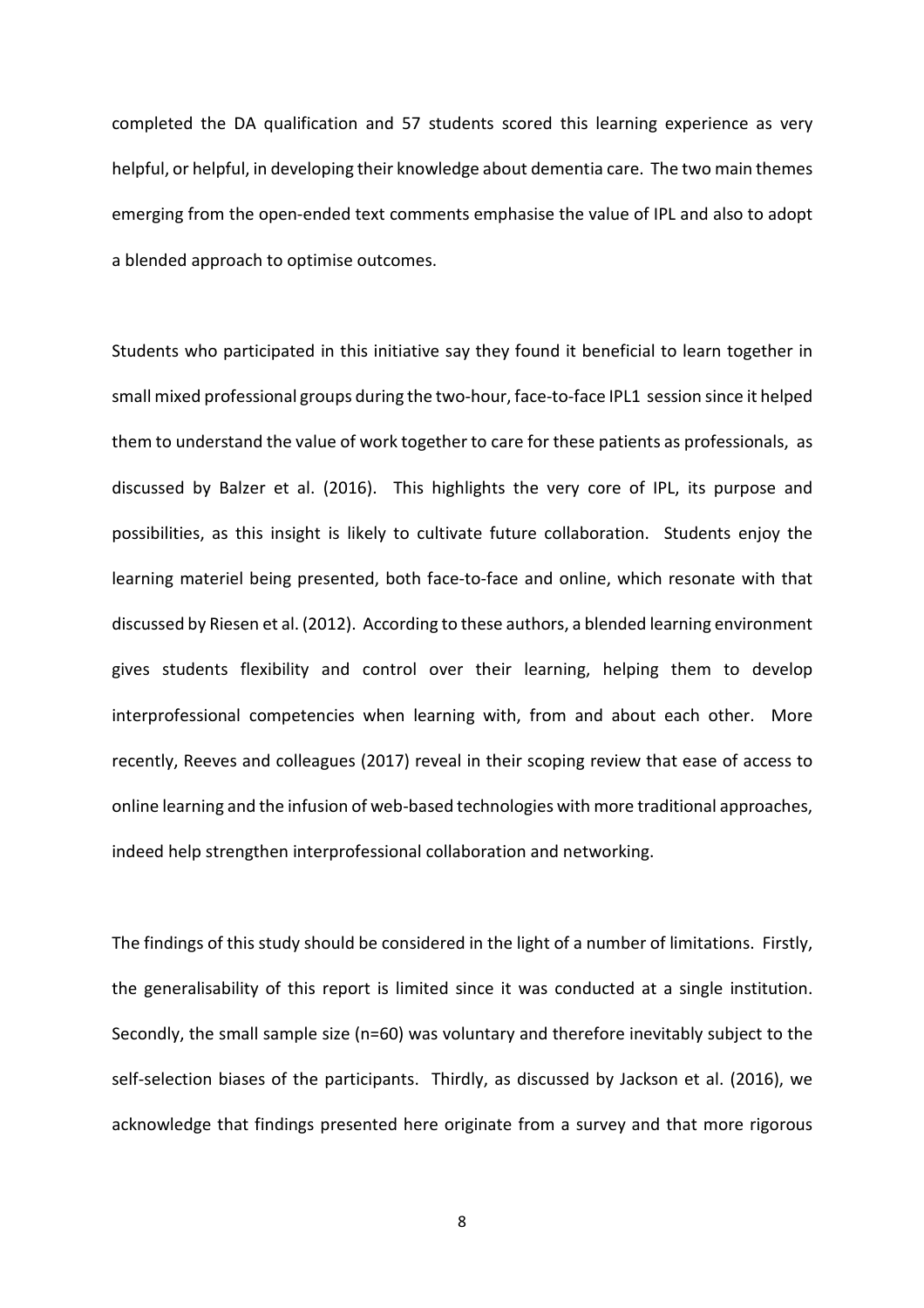research is needed to gain a deeper understanding of the longer-term impact of providing healthcare students with the Tier 1 Dementia Care qualification as part of an IPL exercise.

In conclusion, findings from this pilot gave this institution the confidence to roll this out to all IPL1 students since 2017-2018. Thus it has helped Health Education England and the UK government prepare our future workforce by giving them an opportunity to acquire a basic Dementia Awareness qualification, and grow the number of Dementia Friends in a learning environment where interprofessional collaboration is at the heart of their experience.

## **Note**

**<sup>1</sup>** Dementia Friends is a UK Alzheimer's Society's initiative that aims to transform the general public's awareness and actions about dementia. For further information see: https://www.dementiafriends.org.uk

## **References**

Alushi, L., Hammond, J.A., & Wood, J.H. (2015) Evaluation of dementia education programs for pre-registration healthcare students – A review of the literature. *Nurse Education Today,* 35, 992- 998. doi: 10.1016/j.nedt.2015.04.006

Alzheimer's Disease International (2016). *World Alzheimer Report: Improving healthcare for people living with dementia.* Retrieved from: https://www.alz.co.uk/research/WorldAlzheimerReport2016.pdf

Balzer, K., Schröder, R., Junghans, A., Stahl, U., Träder, Jens-Martin, & Köpke, S. (2016) Improving competencies in evidence-based dementia care: Results from a pilot study on a novel interprofessional training course (the KOMPIDEM project). *GMS Journal for Medical Education,* 33(2), 1-22. doi: 10.3205/zma001034

Cartwright, J., Franklin, D., Forman, D., Freegard, H. (2015) Promoting collaborative dementia care via online interprofessional education. *Australasian Journal on Ageing,* 34(2), 88-92. doi: 10.1111/ajag.12106 Health Education England. Tier 1 Learning Outcomes. Retrieved March 21, 2018, from https://hee.nhs.uk/our-work/dementia-awareness/resources-tier-one-two-three